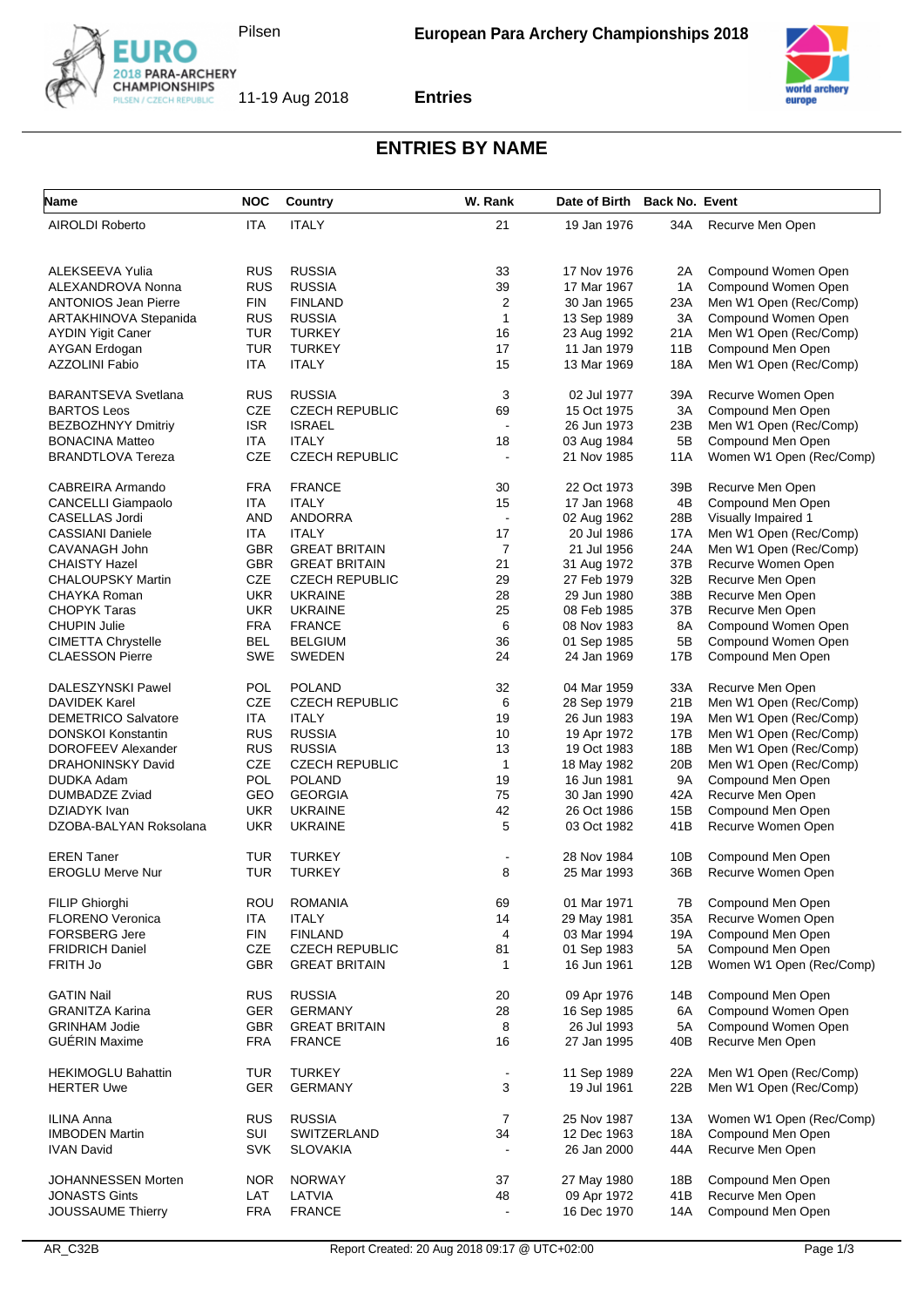



**Entries**



## **ENTRIES BY NAME**

| Name                                    | <b>NOC</b> | Country               | W. Rank                  | Date of Birth | <b>Back No. Event</b> |                          |
|-----------------------------------------|------------|-----------------------|--------------------------|---------------|-----------------------|--------------------------|
| <b>KAPUSTA Ireneusz</b>                 | POL        | <b>POLAND</b>         | 8                        | 10 Oct 1976   | 31A                   | Recurve Men Open         |
| <b>KHUTAKOV Sergey</b>                  | <b>RUS</b> | <b>RUSSIA</b>         | 2                        | 23 Jul 1991   | 35B                   | Recurve Men Open         |
| <b>KINIK Peter</b>                      | <b>SVK</b> | <b>SLOVAKIA</b>       | 49                       | 21 May 1986   | 7A                    | Compound Men Open        |
| <b>KORKMAZ Bulent</b>                   | TUR        | <b>TURKEY</b>         | 29                       | 05 Mar 1975   | 9Β                    | Compound Men Open        |
| <b>KORNATOWSKI Krzysztof</b>            | POL        | <b>POLAND</b>         | 47                       | 08 Dec 1969   | 10A                   | Compound Men Open        |
| <b>KOSTAL Vaclav</b>                    | CZE        | <b>CZECH REPUBLIC</b> | 10                       | 01 Jun 1970   | 33B                   | Recurve Men Open         |
| KOZLOV Ivan                             | <b>RUS</b> | <b>RUSSIA</b>         | 32                       | 15 Jan 1986   | 13B                   | Compound Men Open        |
| <b>KRUTOVA Elena</b>                    | <b>RUS</b> | <b>RUSSIA</b>         | 5                        | 19 May 1980   | 14A                   | Women W1 Open (Rec/Comp) |
| <b>KUNCOVA Lenka</b>                    | CZE        | <b>CZECH REPUBLIC</b> | 24                       | 21 Jul 1971   | 7A                    | Compound Women Open      |
| <b>LABUDA Marcin</b>                    | <b>POL</b> | <b>POLAND</b>         | $\blacksquare$           | 01 Apr 1988   | 11A                   | Compound Men Open        |
| <b>LELOU Daniel</b>                     | FRA        | <b>FRANCE</b>         | 20                       | 02 Oct 1962   | 13A                   | Compound Men Open        |
| <b>MACQUEEN Nathan</b>                  | GBR        | <b>GREAT BRITAIN</b>  | 13                       | 24 Jun 1991   | 16A                   | Compound Men Open        |
| <b>MARECAK Marian</b>                   | <b>SVK</b> | <b>SLOVAKIA</b>       | 7                        | 28 Jun 1972   | 8A                    | Compound Men Open        |
| MARIN RODRIGUEZ Jose Manuel ESP         |            | <b>SPAIN</b>          | $\overline{\phantom{a}}$ | 19 Jul 1971   | 42B                   | Recurve Men Open         |
| <b>MELLE</b> leva                       | LAT        | LATVIA                | 12                       | 01 Apr 1985   | 40A                   | Recurve Women Open       |
| MESHKOV Igor                            | <b>RUS</b> | <b>RUSSIA</b>         | 12                       | 07 Mar 1983   | 19B                   | Men W1 Open (Rec/Comp)   |
| <b>MIJNO Elisabetta</b>                 | ITA        | <b>ITALY</b>          | $\overline{7}$           | 10 Jan 1986   | 34A                   | Recurve Women Open       |
| MIKHNIEVA Larysa                        | <b>UKR</b> | <b>UKRAINE</b>        | 20                       | 12 Aug 1959   | 6B                    | Compound Women Open      |
| <b>MISOS Christos</b>                   | <b>CYP</b> | <b>CYPRUS</b>         | $\ddot{\phantom{a}}$     | 09 May 1978   | 30A                   | Visually Impaired 1      |
| <b>MONGUSH Karmella</b>                 | <b>RUS</b> | <b>RUSSIA</b>         | $\blacksquare$           | 03 Feb 1987   | 38A                   | Recurve Women Open       |
| MUSAYEV Jahan                           | AZE        | AZERBAIJAN            | 35                       | 03 Mar 1978   | 40A                   | Recurve Men Open         |
| MUSILOVA Sarka                          | <b>CZE</b> | <b>CZECH REPUBLIC</b> | 13                       | 06 Jan 1991   | 12A                   | Women W1 Open (Rec/Comp) |
| <b>NABIYEV Ali</b>                      | AZE        | AZERBAIJAN            | $\overline{\phantom{a}}$ | 03 Jan 1982   | 41A                   | Recurve Men Open         |
| NADARAJAH Tania                         | <b>GBR</b> | <b>GREAT BRITAIN</b>  | 18                       | 26 Aug 1980   | 38B                   | Recurve Women Open       |
| <b>NAZAR Pavlo</b>                      | UKR        | <b>UKRAINE</b>        | 23                       | 20 May 1972   | 16B                   | Compound Men Open        |
| NICHOLL Richard John                    | <b>GBR</b> | <b>GREAT BRITAIN</b>  |                          | 13 Sep 1971   | 29B                   | Visually Impaired 1      |
| <b>OLIVEROS Liliana</b>                 | <b>ESP</b> | <b>SPAIN</b>          | 9                        | 27 Mar 1977   | 14B                   | Women W1 Open (Rec/Comp) |
| OLSZEWSKA Milena                        | <b>POL</b> | <b>POLAND</b>         | 2                        | 21 May 1984   | 41 A                  | Recurve Women Open       |
| <b>OZBEY TORUN Zehra</b>                | TUR        | <b>TURKEY</b>         | 9                        | 07 Sep 1982   | 35B                   | Recurve Women Open       |
| PANARIELLO Matteo                       | <b>ITA</b> | <b>ITALY</b>          |                          | 19 Mar 1988   | 29A                   | Visually Impaired 1      |
| <b>PAPAGAN Yavuz</b>                    | TUR        | <b>TURKEY</b>         |                          | 01 Jul 1987   | 38A                   | Recurve Men Open         |
| PASHCHENKOVA Diana                      | <b>SVK</b> | <b>SLOVAKIA</b>       | 32                       | 14 Jun 1998   | 7B                    | Compound Women Open      |
| <b>PAVLIK Marcel</b>                    | <b>SVK</b> | <b>SLOVAKIA</b>       | 2                        | 29 Sep 1975   | 6A                    | Compound Men Open        |
| PEGULESCU Augustin                      | <b>ROU</b> | <b>ROMANIA</b>        | $\ddot{\phantom{a}}$     | 29 May 1967   | 8B                    | Compound Men Open        |
| PELLIZZARI Asia                         | <b>ITA</b> | <b>ITALY</b>          | 8                        | 20 Oct 2001   | 13B                   | Women W1 Open (Rec/Comp) |
| <b>PEREIRA Eric</b>                     | <b>FRA</b> | <b>FRANCE</b>         | 12                       | 16 Sep 1960   | 12A                   | Compound Men Open        |
| <b>PESCI Giulia</b>                     | ITA.       | <b>ITALY</b>          | 29                       | 19 Jan 1987   | 1B                    | Compound Women Open      |
| <b>PHILLIPS David</b>                   | <b>GBR</b> | <b>GREAT BRITAIN</b>  | 34                       | 22 Apr 1966   | 43B                   | Recurve Men Open         |
| POIMENIDOU Dorothea                     | <b>GRE</b> | <b>GREECE</b>         | 26                       | 08 Mar 1995   | 39B                   | Recurve Women Open       |
| POLAT Oguzhan                           | <b>TUR</b> | <b>TURKEY</b>         | 27                       | 03 Apr 1975   | 39A                   | Recurve Men Open         |
| <b>PROWSE Steve</b>                     | GBR.       | <b>GREAT BRITAIN</b>  | 20                       | 30 Aug 1958   | 27A                   | Visually Impaired 2/3    |
| RAICU Bogdan                            | ROU        | <b>ROMANIA</b>        | 101                      | 21 Apr 1971   | 6B                    | Compound Men Open        |
| RAMAZANOV Ruslan                        | <b>RUS</b> | <b>RUSSIA</b>         | 69                       | 24 Apr 1990   | 12B                   | Compound Men Open        |
| REES-EVANS Roger                        | <b>GBR</b> | <b>GREAT BRITAIN</b>  | 2                        | 30 May 1952   | 30B                   | Visually Impaired 1      |
| REPPE Zandra                            | SWE        | <b>SWEDEN</b>         | 9                        | 23 Dec 1973   | 4B                    | Compound Women Open      |
| RODRIGUEZ GONZALEZ Guillermo Javier ESP |            | <b>SPAIN</b>          | 32                       | 07 Feb 1960   | 17A                   | Compound Men Open        |
| ROSADA Annalisa                         | <b>ITA</b> | <b>ITALY</b>          | 25                       | 27 Jun 1975   | 36A                   | Recurve Women Open       |
| <b>RUMARY Victoria</b>                  | GBR        | <b>GREAT BRITAIN</b>  | 3                        | 28 Apr 1988   | 11B                   | Women W1 Open (Rec/Comp) |
| <b>SARTI Eleonora</b>                   | <b>ITA</b> | <b>ITALY</b>          | 7                        | 10 Mar 1986   | 2Β                    | Compound Women Open      |
| <b>SAWICKI Piotr</b>                    | <b>POL</b> | <b>POLAND</b>         | 9                        | 25 Apr 1974   | 32A                   | Recurve Men Open         |
| SENGUL Yagmur                           | <b>TUR</b> | <b>TURKEY</b>         | $\ddot{\phantom{a}}$     | 18 Jan 1994   | 34B                   | Recurve Women Open       |
| SIDKOVA Marketa                         | CZE        | <b>CZECH REPUBLIC</b> | 19                       | 31 Dec 1986   | 40B                   | Recurve Women Open       |
| SIDORENKO Margarita                     | <b>RUS</b> | <b>RUSSIA</b>         | 4                        | 17 Jan 1988   | 37A                   | Recurve Women Open       |
| SIMONELLI Alberto                       | ITA        | <b>ITALY</b>          | 1                        | 18 Jun 1967   | 3B                    | Compound Men Open        |
| <b>SMONDEK Milan</b>                    | CZE        | <b>CZECH REPUBLIC</b> | 75                       | 25 Sep 1958   | 31B                   | Recurve Men Open         |
| <b>STANISIC Ivica</b>                   | SRB        | <b>SERBIA</b>         |                          | 15 Feb 1982   | 20A                   | Compound Men Open        |
| <b>STRETTON Jessica</b>                 | GBR        | <b>GREAT BRITAIN</b>  | 16                       | 23 Mar 2000   | 4A                    | Compound Women Open      |